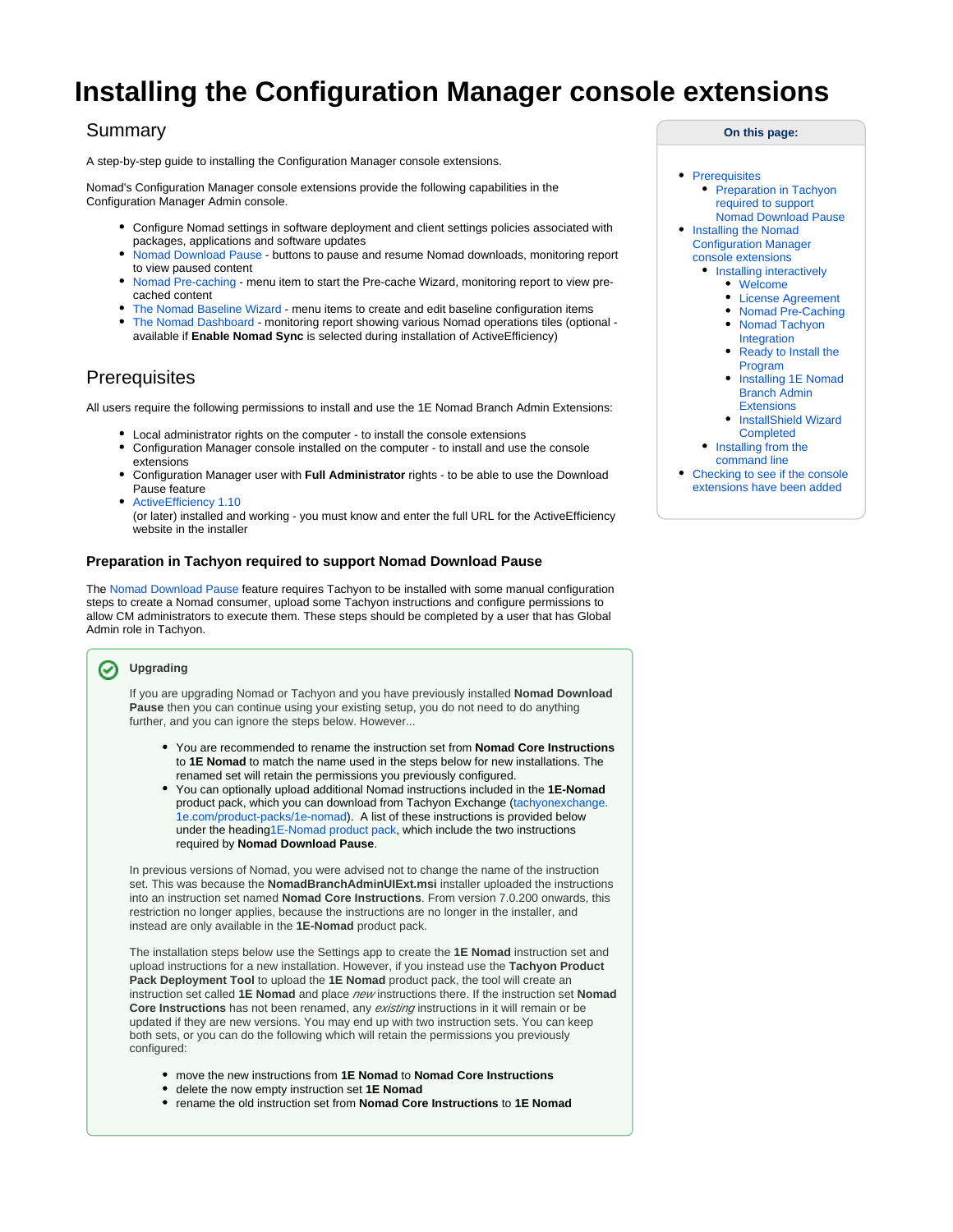- 1. Download the **1E Nomad** Product Pack from Tachyon Exchange ([tachyonexchange.1e.com](https://tachyonexchange.1e.com/product-packs/1e-nomad/) [/product-packs/1e-nomad\)](https://tachyonexchange.1e.com/product-packs/1e-nomad/). This will download **1E-Nomad.zip** that you will upload to Tachyon in step 7.
- 2. In the Tachyon Portal, select **Switch App** and navigate to **Settings** > **Configuration** > **Consum**
- 3. Click **Add** to open the Add consumer form **ers**
- 4. Enter the following values then click **Add** to create the Nomad consumer

| <b>Parameter</b>                   | Value       |  |  |
|------------------------------------|-------------|--|--|
| <b>Name</b>                        | Nomad       |  |  |
| Consumer URL (optional)            | leave blank |  |  |
| Maximum simultaneous instructions  | 100         |  |  |
| Offload target URL (optional)      | leave blank |  |  |
| Offload timeout seconds (optional) | 60          |  |  |
| Use Windows Authentication         | Fnable      |  |  |
| <b>Fnabled</b>                     | Fnable      |  |  |

#### 5. Navigate to **Settings** > **Configuration** > **Instructions** > **Instruction Sets**

- 6. Click **Add new set** then enter the Name **1E Nomad** on the Add new instruction set form and click **Add**
- 7. Click the **Upload** button on the top right of the Instruction sets page and browse to the **1E-Nomad.zip** file downloaded in step 1. This will upload the Nomad instructions to the Unassigned instruction set.
- 8. Select the Unassigned instruction set, select all the Nomad instructions and click **Move**
- 9. On the Move instructions form, select **1E Nomad** as the destination instruction set and click **Move**
- 10. Navigate to **Settings** > **Permissions** > **Users** and add any Configuration Manager users that will need to use the Nomad Download Pause feature. These users will be added to the Nomad Admins role in step 15.
- 11. Navigate to **Settings** > **Permissions** > **Roles** and click **Add**, then enter the Name **Nomad Admins** on the Add role form and click **Add** to add the Nomad Admins role to the Roles table
- 12. Scroll down the Roles table and click on the **Nomad Admins** hyperlink then click **Add** on the Role: Nomad Admins page
- 13. On the Add permission form, select **Instruction set** from the Type drop-down, then select **1E Nomad** from the Name drop-down. Select **Actioner** and click **Add**
- 14. On the Role: Nomad Admins page, select the **Management groups** tab, click **Add**, select the **Al l Devices** management group and click **Add**
- 15. On the Role: Nomad Admins page, select the **Members** tab and add any users or groups that will need to use the Nomad Download Pause feature.

# <span id="page-1-0"></span>Installing the Nomad Configuration Manager console extensions

The Configuration Manager console **must not be running** when the 1E Nomad Branch Admin Extensions installer is run.Δ

The Nomad Configuration Manager console extensions are installed where the Configuration Manager Console is installed. This is done by running **No madBranchAdminUIExt.msi** from an elevated command prompt.

# <span id="page-1-1"></span>**Installing interactively**

To install:

- 1. Download the **Nomad Branch** software ZIP file from our [Support portal.](https://1eportal.force.com/s/nomadtopicdetail)
- 2. Extract **NomadBranchAdminUIExt.msi** from the downloaded ZIP file.

Start a Command Prompt with elevated rights, navigate to the location where you extracted **NomadBranchAdminUIExt.msi** and run it with the following command-line:

>msiexec /i NomadBranchAdminUIExt.msi /l\*v NomadBranchAdminUIExtInstall.log REBOOT=REALLYSUPPRESS

<span id="page-1-2"></span>The following describes each of the screens in the installation wizard:

#### **Welcome**

The welcome screen, just click **Next** to continue.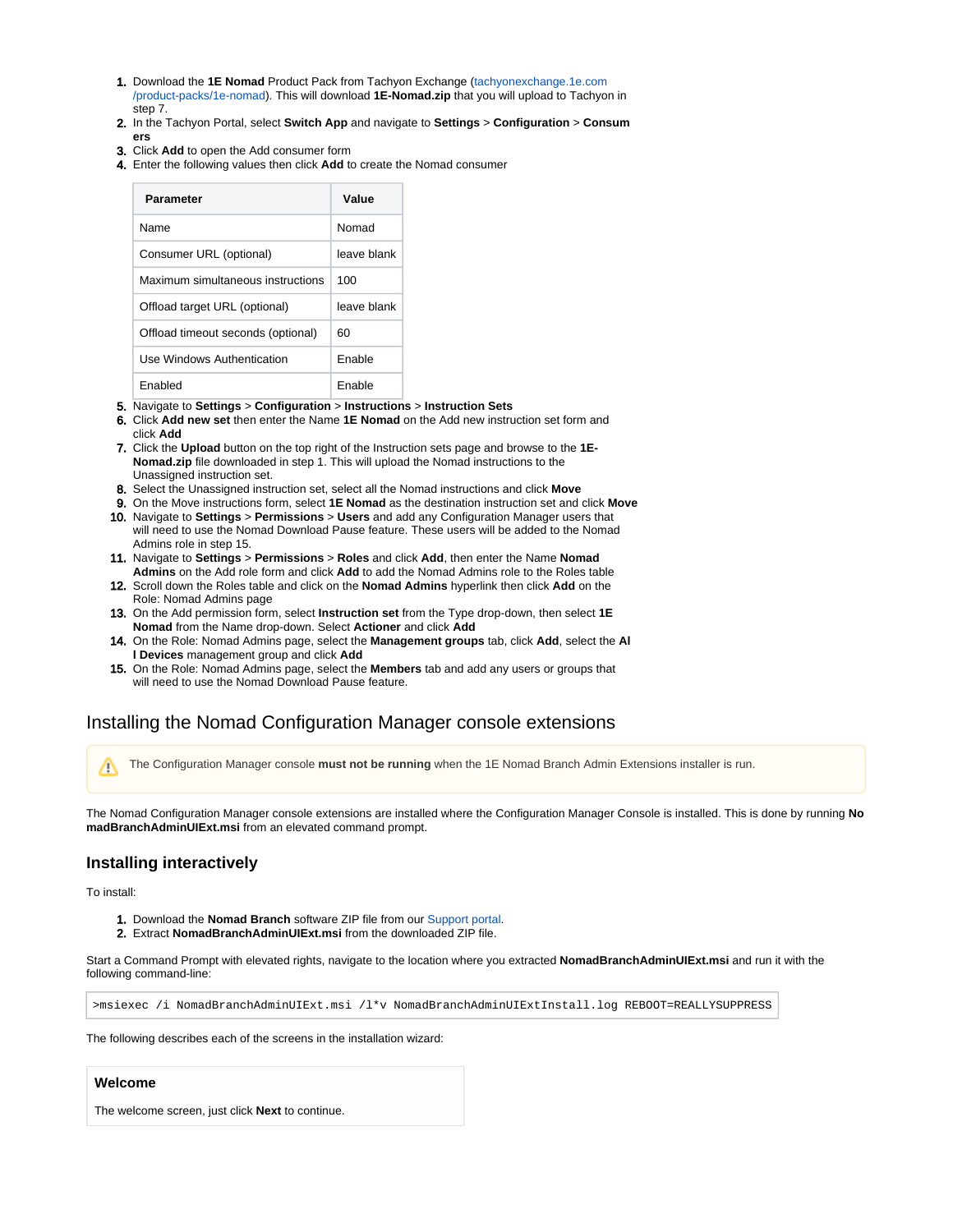

## <span id="page-2-0"></span>**License Agreement**

You must read and then accept this license information by clicking the **I accept the terms in the license agreement** option before you can continue with the installation. Once this is done click **Next.**

### <span id="page-2-1"></span>**Nomad Pre-Caching**

Enter the URL for ActiveEfficiency if you intend to use the [pre](https://help.1e.com/display/NMD702/Nomad+pre-caching)[caching feature](https://help.1e.com/display/NMD702/Nomad+pre-caching).

You can enable this later if preferred. Please refer to [Nomad registry](https://help.1e.com/display/NMD702/Nomad+registry+values#Nomadregistryvalues-NomadBranchAdminUIExtregistryvalues)  [values: NomadBranchAdminUIExt registry values.](https://help.1e.com/display/NMD702/Nomad+registry+values#Nomadregistryvalues-NomadBranchAdminUIExtregistryvalues)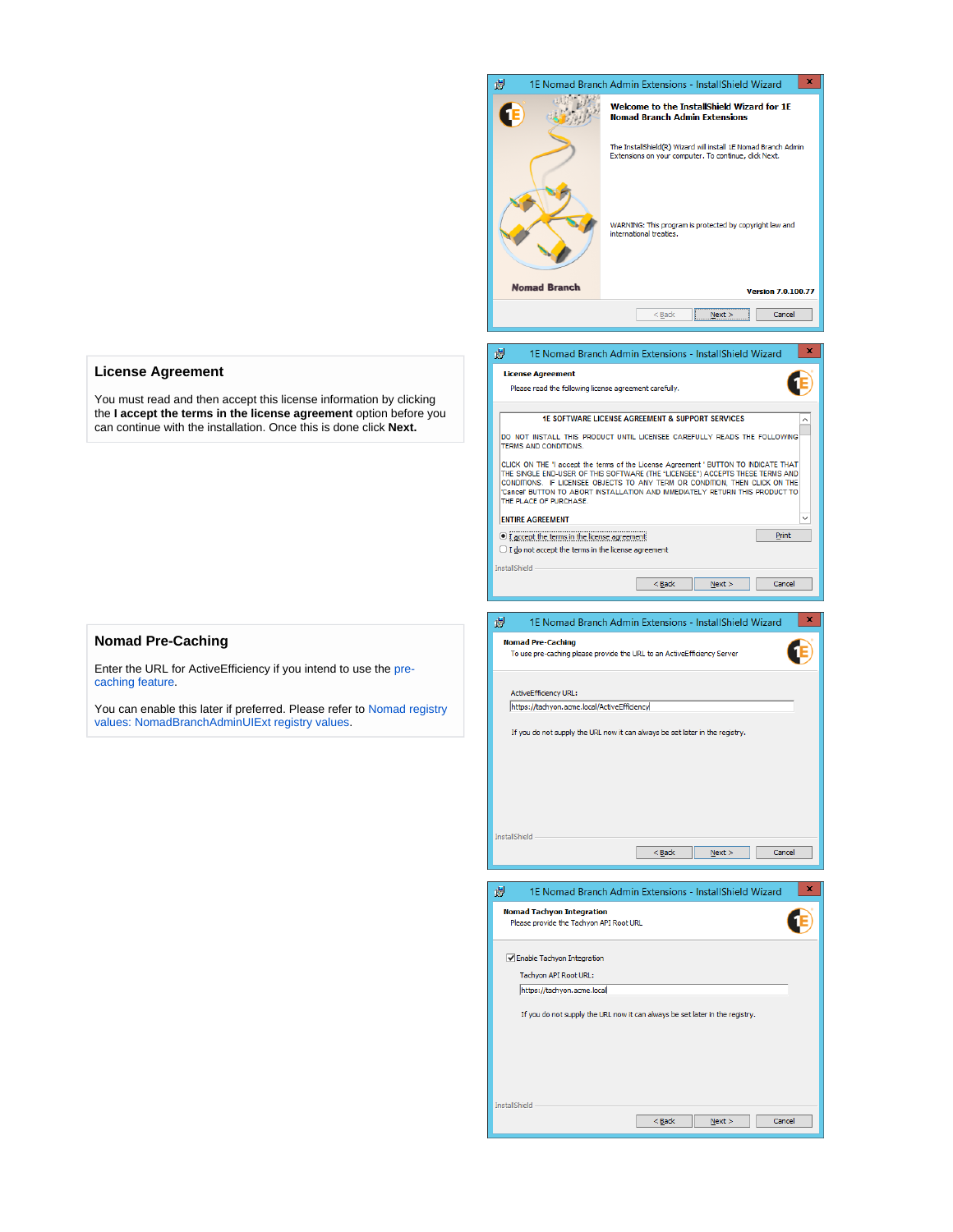### <span id="page-3-0"></span>**Nomad Tachyon Integration**

Δ

Before installing this feature, please refer to [Nomad](https://help.1e.com/display/NMD702/Nomad+Download+Pause)  [Download Pause](https://help.1e.com/display/NMD702/Nomad+Download+Pause), for steps on configuring the prerequisites.

Check the **Enable Tachyon Integration** checkbox if you want to implement the [Nomad Download Pause](https://help.1e.com/display/NMD702/Nomad+Download+Pause) feature. You will then need to supply the root URL to the Tachyon API. Which will be in the form: **https://<Tachyon DNS Alias FQDN>** using the Tachyon DNS Alias FQDN defined when Tachyon was installed.

For example if Tachyon was installed using **tachyon.acme.local** as the DNS Alias FQDN then the Tachyon API Root URL should be set to:

https://tachyon.acme.local

The Tachyon API is Tachyon's Consumer API. You can (i) learn more about Tachyon in [Tachyon 5.1 documentation.](https://help.1e.com/display/TCN51/Welcome)

5.1When upgrading there is currently a known issue where the 5.1 **Enable Tachyon Integration** 5.1 setting, on the **Nomad Tachyon Integration** screen of the **Nomad BranchAdminUIExt.msi** installer, is not picked up from the previous installation. You will need to ensure that this checkbox is checked in the installation wizard or that the **E NABLETACHYONINTG=true** installer property is set on the installer command-line 5.1if you want the Nomad Download Pause feature to work.

Click **Next** to continue.

#### <span id="page-3-1"></span>**Ready to Install the Program**

Click **Install** to start the installation process



#### <span id="page-3-2"></span>**Installing 1E Nomad Branch Admin Extensions**

This screen shows the current progress of the installation. If a User Account Control dialog pops-up, click **Yes** to continue.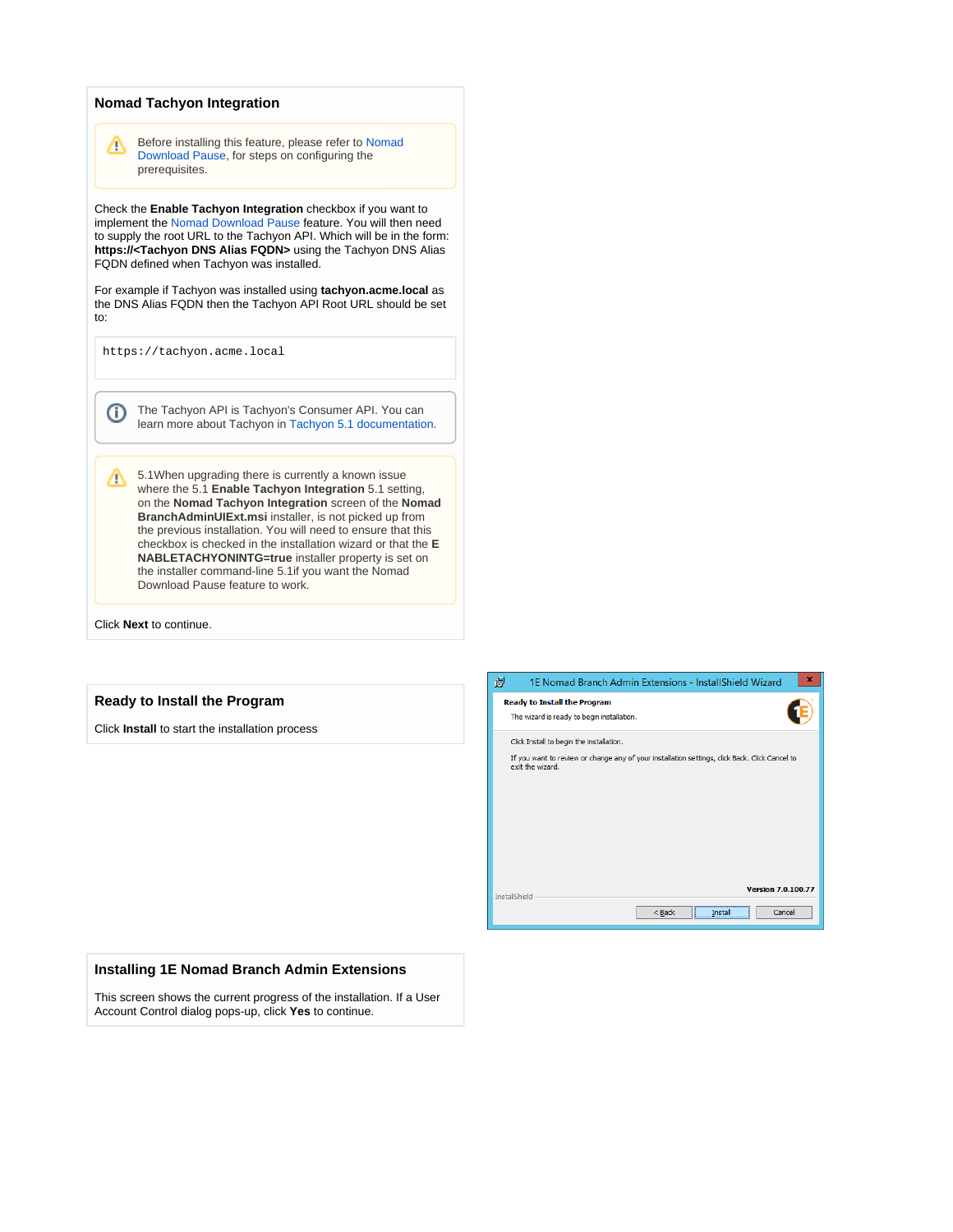

## <span id="page-4-0"></span>**InstallShield Wizard Completed**

If the installation has succeeded the **InstallShield Wizard Completed** will be displayed. Here you can check the **Show the Windows Installer log** checkbox to view the installer log. Click **Finish** to close the installer wizard.

# <span id="page-4-1"></span>**Installing from the command line**

To install:

- 1. Download the **Nomad Branch** software ZIP file from our [Support portal.](https://1eportal.force.com/s/nomadtopicdetail)
- 2. Extract **NomadBranchAdminUIExt.msi** from the downloaded ZIP file.
- 3. Start a Command Prompt with elevated rights, navigate to the location where you extracted **NomadBranchAdminUIExt.msi** and run it with a command-line similar to the following:

| >msiexec /i NomadBranchAdminUIExt.msi /qn PLATFORMURL=http:// <aeserver></aeserver> |                                                                                                                |  |  |  |  |  |  |  |
|-------------------------------------------------------------------------------------|----------------------------------------------------------------------------------------------------------------|--|--|--|--|--|--|--|
|                                                                                     | /ActiveEfficiency ENABLETACHYONINTG=true TACHYONROOTURL=https:// <tcnserver> REBOOT=REALLYSUPPRESS</tcnserver> |  |  |  |  |  |  |  |
| /l*v install.log                                                                    |                                                                                                                |  |  |  |  |  |  |  |

where <AEserver> is the FQDN of the ActiveEfficiency server or DNS alias FQDN for the Tachyon server if it was installed using Tachyon setup.

where <TCNserver> must be set to the DNS alias FQDN for the Tachyon server. This command-line will also enable the Tachyon integration to support the Nomad Download Pause feature.

# <span id="page-4-2"></span>Checking to see if the console extensions have been added

To confirm the extensions have been successfully installed:

- 1. Start the Configuration Manager console
- 2. Open the Administration workspace and select the **Client Settings** node
- 3. Note that the ribbon has a **1E Nomad** button. Click it and choose **Nomad Properties** (as shown in the pictures opposite)
- 4. The Nomad Settings dialog enables you to configure settings for application management and software updates. Do not make any changes at this point (just click **Cancel**)
- 5. Open the Software Library workspace and select the **Packages** node under the **Application Management** node
- 6. Right-click the package and from the context menu, choose **Pro perties**

| Administration |                         | « Client Settings 1 items |                         |         |                  |          |              |
|----------------|-------------------------|---------------------------|-------------------------|---------|------------------|----------|--------------|
| 4 Ell Overview |                         |                           |                         |         |                  |          |              |
|                | Hierarchy Configuration | Icon                      | Name                    |         | Type             | Priority | Deployments  |
|                | Cloud Services          | $\overline{\mathbf{v}}$   | Default Client Settings |         | Default          | 10000    | $\mathbf{0}$ |
|                | Site Configuration      |                           |                         |         |                  |          |              |
|                | Client Settings         |                           |                         |         |                  |          |              |
|                |                         |                           |                         |         |                  |          |              |
|                |                         | È                         |                         |         |                  |          |              |
| ed<br>hes *    | 1E<br>Nomad *           |                           |                         |         |                  |          |              |
| rch            | Default Client Settings | Properties                |                         |         |                  |          |              |
| ۹W<br>٠        | Client Settings         |                           |                         |         |                  |          |              |
|                | Client Settings 1 items |                           |                         |         |                  |          |              |
| Search         |                         |                           |                         |         |                  |          |              |
| Icon           | Name                    |                           |                         | Type    | P<br>prity       |          | Deployments  |
| V.             | Default Client Settings |                           |                         | Default | <b>MO</b><br>1   | 0        |              |
|                | 固                       | <b>Properties</b>         |                         |         |                  |          |              |
|                |                         | 1E Nomad                  | ▶                       |         | Nomad Properties |          | Ьč           |
|                |                         |                           |                         |         |                  |          |              |